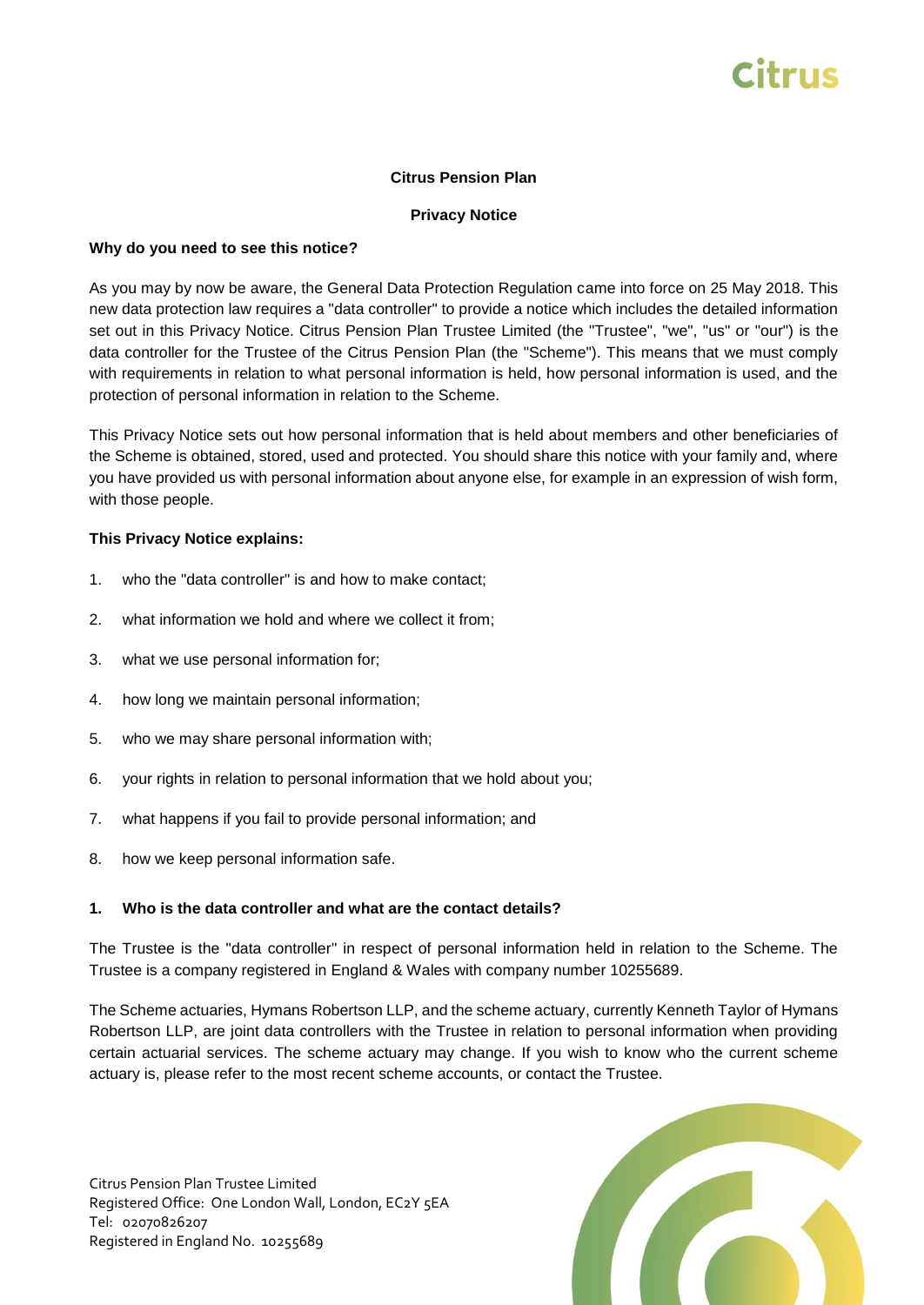

Club Vita LLP, who provide longevity (life expectancy) analytics and related information to help us calculate the Scheme's liabilities, will also be a data controller in relation to personal information.

**Your point of contact for any of the controllers is the Scheme's administrators who can be contacted using the following contact details:**

| Email address:  | Citrus.Admin@Hymans.co.uk      |
|-----------------|--------------------------------|
| Postal address: | Citrus Pension Plan Admin Team |
|                 | <b>Hymans Robertson</b>        |
|                 | 20 Waterloo Street             |
|                 | Glasgow                        |
|                 | G2 6DB                         |
| Telephone:      | 0141 566 7505                  |

#### **2. What information do we hold and where do we collect it from?**

The Trustee only holds personal information which it requires in order to administer the Scheme. Information that we may hold includes:

- a. personal details such as your name, contact details (your postal address, email address, mobile and telephone numbers), gender, date of birth, and identifiers such as your National Insurance number, pension or member reference number and your employee number (where applicable);
- b. family, lifestyle and social circumstances such as details about your marriage or partnership, and dependants;
- c. employment details such as your pensionable pay and length of service;
- d. other financial details such as tax code and bank account details; and
- e. details relating to your benefit calculations such as your membership category.

The personal information that we hold is collected from you and your employer and sometimes from third parties such as tracing agencies or public sources, for example if we no longer have an up to date address for you. Some of the data we hold is produced by the administrator from the information collected. For example, we calculate "Final Pensionable Salary" from the salary information provided by your employer.

## **3. What are our grounds for processing your personal information and what is it used for?**

The Trustee needs to use your personal information to administer the Scheme in order to comply with its legal obligations as trustee of the Scheme. For example we may use personal information:

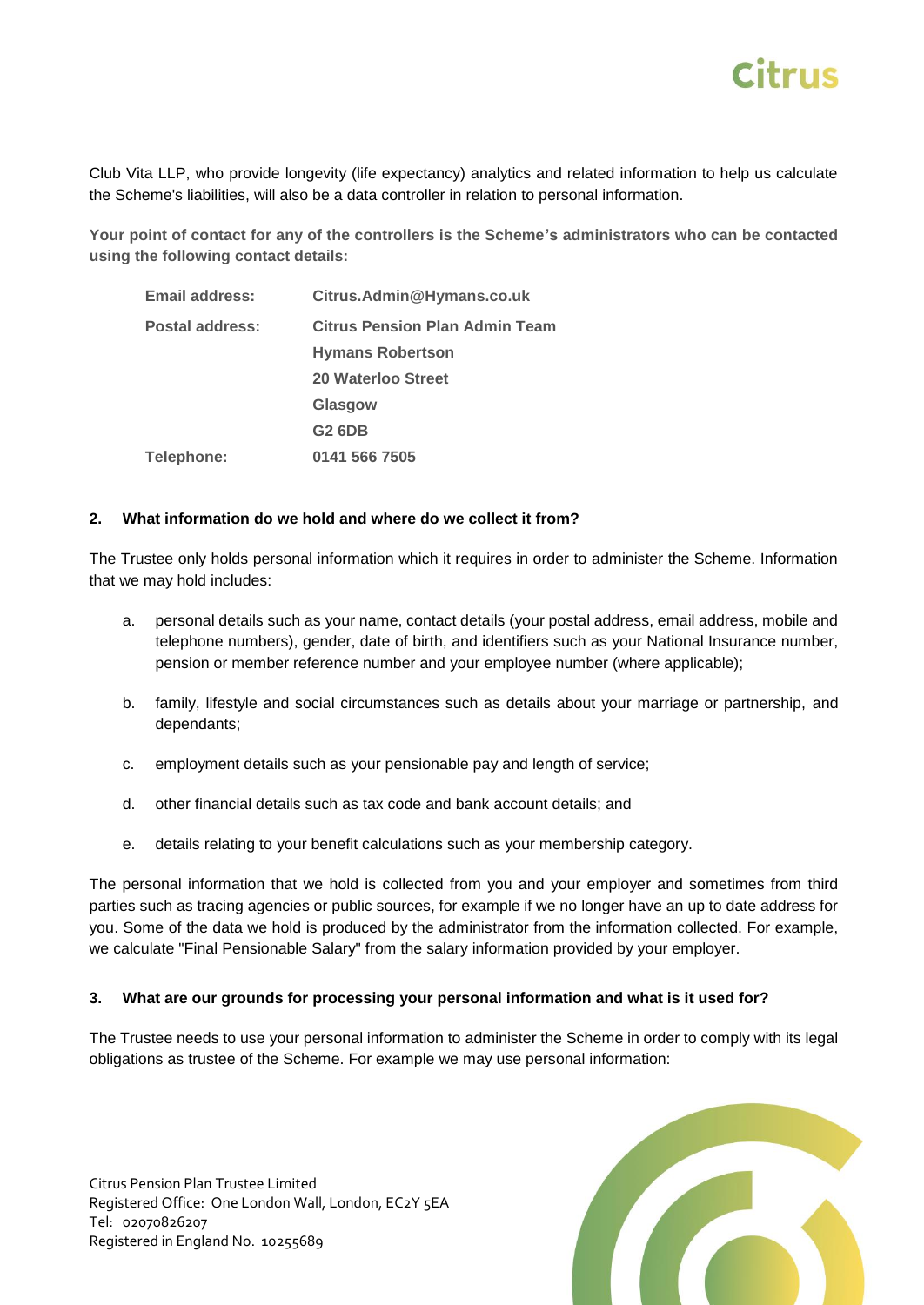# Citruc

- a. to calculate benefits, provide estimates and pay benefits;
- b. to respond to any queries raised by beneficiaries of the Scheme;
- c. to trace your most recent address in order to communicate with you about your benefits;
- d. to calculate the funding requirements for the Scheme;
- e. for internal record keeping;
- f. to comply with any present or future law, rule, regulation, guidance or directive; and
- g. to comply with demands or requests made by regulators, governments and law enforcement authorities.

Occasionally, we may process your personal information for 'legitimate interests'. Certain third parties may have legitimate interests which require the processing of your personal information (e.g. your employer may need information in order to comply with regulatory requirements).

In order to rely on this legal ground, we will:

- consider the impact the processing has on your interests and rights; and
- implement appropriate safeguards to ensure that your privacy is protected as far as possible.

In certain circumstances the Trustee may also process more sensitive personal information about you, for example medical information if you wish to take your benefits under the Scheme early due to ill health. It is necessary for the Trustee to hold and process these special categories of personal information to comply with its legal obligations. Where required by law, your consent will be sought before such information is processed.

The Trustee does not make any automated decisions or profiling using your personal data.

## **4. How long will we retain your personal information?**

Your data will be retained for so long as it may be necessary for the Trustee to comply with its legal obligations in relation to the Scheme. Processing of your data will only take place where strictly necessary, particularly once you have transferred out of the Scheme or all your benefits have been paid in full.

## **5. Who is your personal information shared with?**

Your data is held by the Scheme's administrators, currently Hymans Robertson LLP which is currently responsible for administering the Scheme on behalf of the Trustee. When providing administration services to the Scheme, Hymans Robertson LLP acts as a data processor and processes member data on behalf of the Trustee.

Citrus Pension Plan Trustee Limited Registered Office: One London Wall, London, EC2Y 5EA Tel: 02070826207 Registered in England No. 10255689

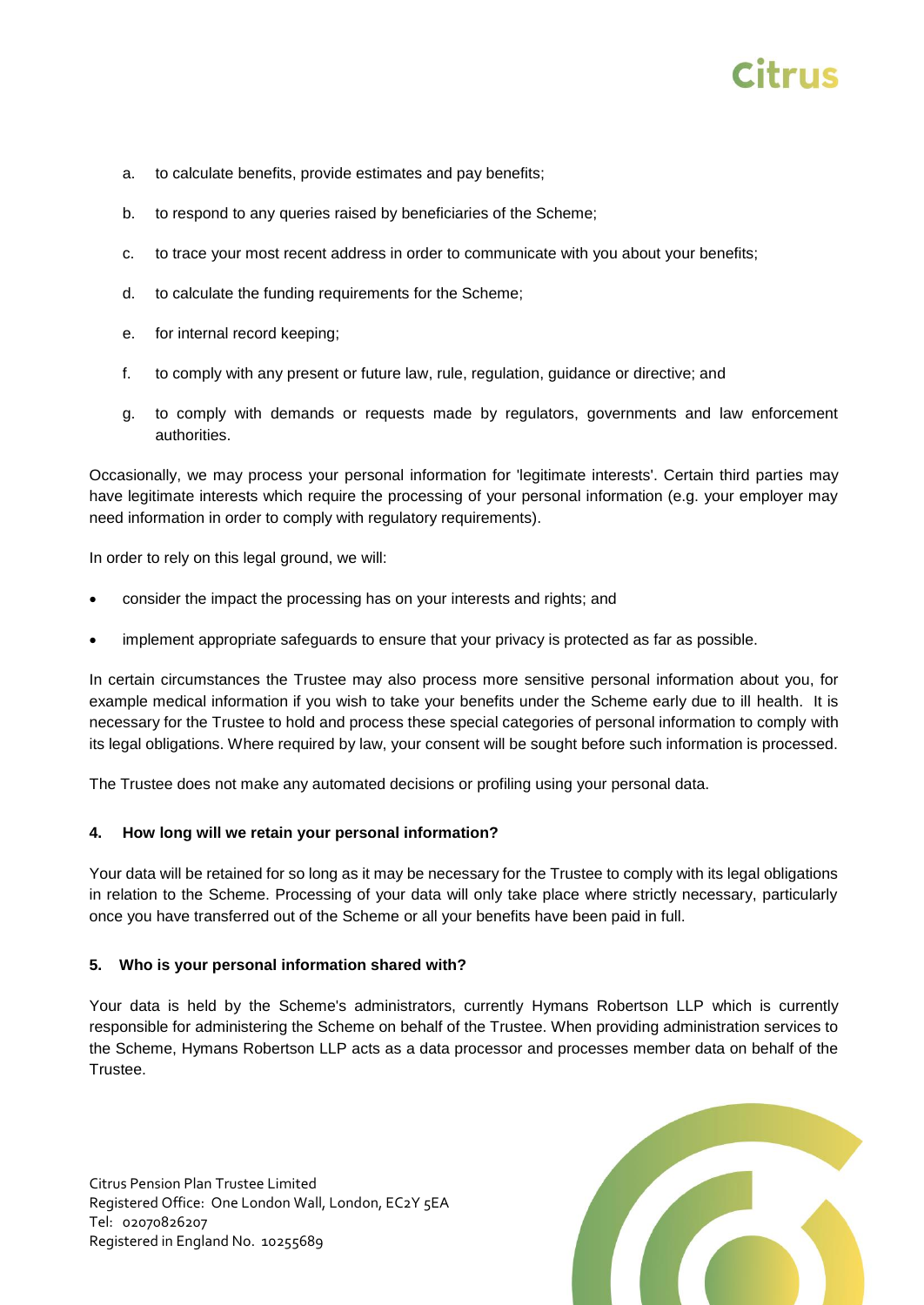

Additionally, in order to operate the Scheme and administer your benefits, the Trustee may need to disclose your data to other people, such as the Trustee's service providers and professional advisers, auditors, regulators, Government, law enforcement and tax authorities, tracing agents, and insurance companies, to arrange particular entitlements, for instance an annuity policy where relevant.

The Trustee does not share your information with any third party based outside the European Economic Area ("EEA") (or the United Kingdom after it leaves the EEA). Some third party providers may transfer personal data outside the EEA in connection with the provision of services. Where this is the case, the Trustee will take appropriate steps to ensure that all third party providers are transferring personal information in accordance with data protection legislation.

We will take appropriate legal, organisational and technical measures to protect personal information in accordance with applicable data protection laws and undertake to instruct all third party providers to do the same.

## **6. Your rights regarding personal information we hold about you**

You have the right:

- a. to request information about the processing of your personal information, including the right to be provided with a copy of the personal information that we hold about you;
- b. to request the correction of your personal information;
- c. to request the deletion of your personal information;
- d. to object to the processing of your personal information; and
- e. where relevant, to withdraw your consent to the processing of sensitive information where we have advised you that we are relying on your consent to process that information.

There may be circumstances where the Trustee is not able to accede to a request, for example, if it would mean the Trustee was unable to meet its legal obligations.

It is important to inform the Trustee of any changes in your personal details to ensure the information held is accurate and kept up to date. If you need to do this, or wish to know more about the information held by the Trustee or the purposes for which it is held, please contact Hymans Robertson LLP using the contact details set out above.

If we do not have your personal information then we will not be able to administer your benefits or if you refuse to give or withdraw consent where this is needed to administer your benefits, the Trustee may not be able to pay your benefits or administer the Scheme accurately.

Citrus Pension Plan Trustee Limited Registered Office: One London Wall, London, EC2Y 5EA Tel: 02070826207 Registered in England No. 10255689